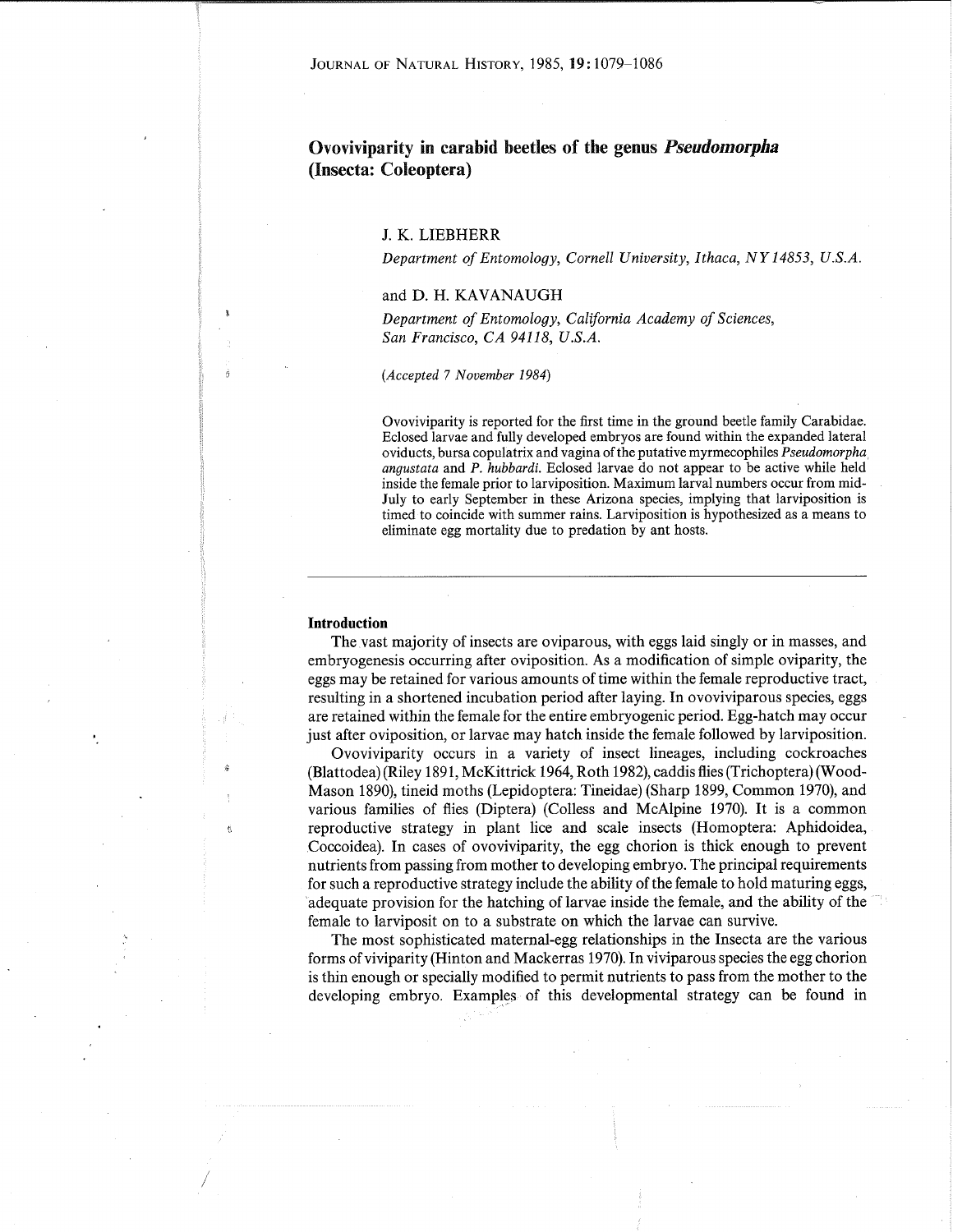cockroaches (McKittrick 1964), book lice (Psocoptera) (Smithers 1970), aphids and scales (Woodward *et al.* 1970), parasitic earwigs of the genus *Hemimerus* (Dermaptera) (Hansen 1894), and various flies, e.g. the tsetse flies, *Glossina* spp. (Diptera: Muscidae) (James and Harwood 1969).

In Coleoptera, several lineages possess ovoviviparous development. The termitophilous aleocharine Staphylinidae, *Corotoca melantho* Schiødte and *Spirachtha eurymedusa* Schiødte, were the first beetle species found to be ovoviviparous (Schiødte 1856). Subsequently, Wasmann (1915) reported several ovoviviparous aleocharine myrmecophiles, including *Lomechusa strumosa* F. and several species of *Atemeles.*  Among chrysomelid leaf beetles, montane phytophagous species of the genera *Orina*  (Perroud 1855, Weise 1885, Champion and Chapman 1901), *Chrysomela* (Rupertsberger 1870, Holmgren 1904, Rethfeldt 1924), and *Phytodecta* (Henneberg-Geissen 1926, Scheidter 1926) have been found to be ovoviviparous. Females of two South African species of Tenebrionidae, *Eurynotus capensis* (F.) and *Melanopterus marginicollis* Muls., have been found to contain a single, large, well-developed larva within the bursa copulatrix or vagina (Tschinkel 1978).

Recently we were pursuing studies on the form and structure of the female reproductive tract of a variety of ground beetle taxa (Carabidae). During these studies we discovered that females of several species of *Pseudomorpha* carry hatched larvae in their bursa copulatrix, vagina and lateral oviducts. This is the first instance of ovoviviparity reported for the Carabidae. *Pseudomorpha* beetles are known to be myrmecophilous with known larvae characterized by a physogastric body shape and the presence of peculiar mushroom-shaped setae over much of the body surface (Lenko 1972, Erwin 1981). The characteristics of the larvae have been attributed to their myrmecophilous habits (Erwin 1981).

In this paper we describe the occurrence of ovoviviparity in two species of *Pseudomorpha* from Arizona: *P. angustata* Horn and *P. hubbardi* Notman. We describe the manner in which the eggs, developing embryos and hatched larvae are carried by the females; the general form of the larvae; and the seasonality of larval occurrence in the females. The characteristics of *Pseudomorpha* ovoviviparity are compared to what is known of other cases of ovoviviparity in beetles.

#### **Materials and methods**

Specimens were dissected following two protocols. Initially, whole abdomens of *Pseudomorpha* females were cleared in 10% cold potassium hydroxide overnight. The genitalia and reproductive tract were dissected in  $70\%$  ethyl alcohol following a dilute acetic acid wash. The dissected tracts were stained in chlorazol black dissolved in 70% ethyl alcohol. Eggs and larvae were subsequently removed from the chitinized portions of the lateral oviducts, bursa copulatrix and vagina. In later dissections, after ovoviviparity had been discovered, whole specimens were boiled in distilled water, and dissected in 70% ethyl alcohol. By this protocol, the entire reproductive tract could be examined.

For closer examination of genital tracts and larvae, specimens were critical-point dried, sputter-coated with gold/palladium, and studied with an AMR 1000A scanning electron microscope.

Females of *Pseudomorpha angustata* and *P. hubbardi* from throughout the breeding season were dissected. The capture data for specimens used to study the seasonality of larval abundance in the females are presented in the Appendix.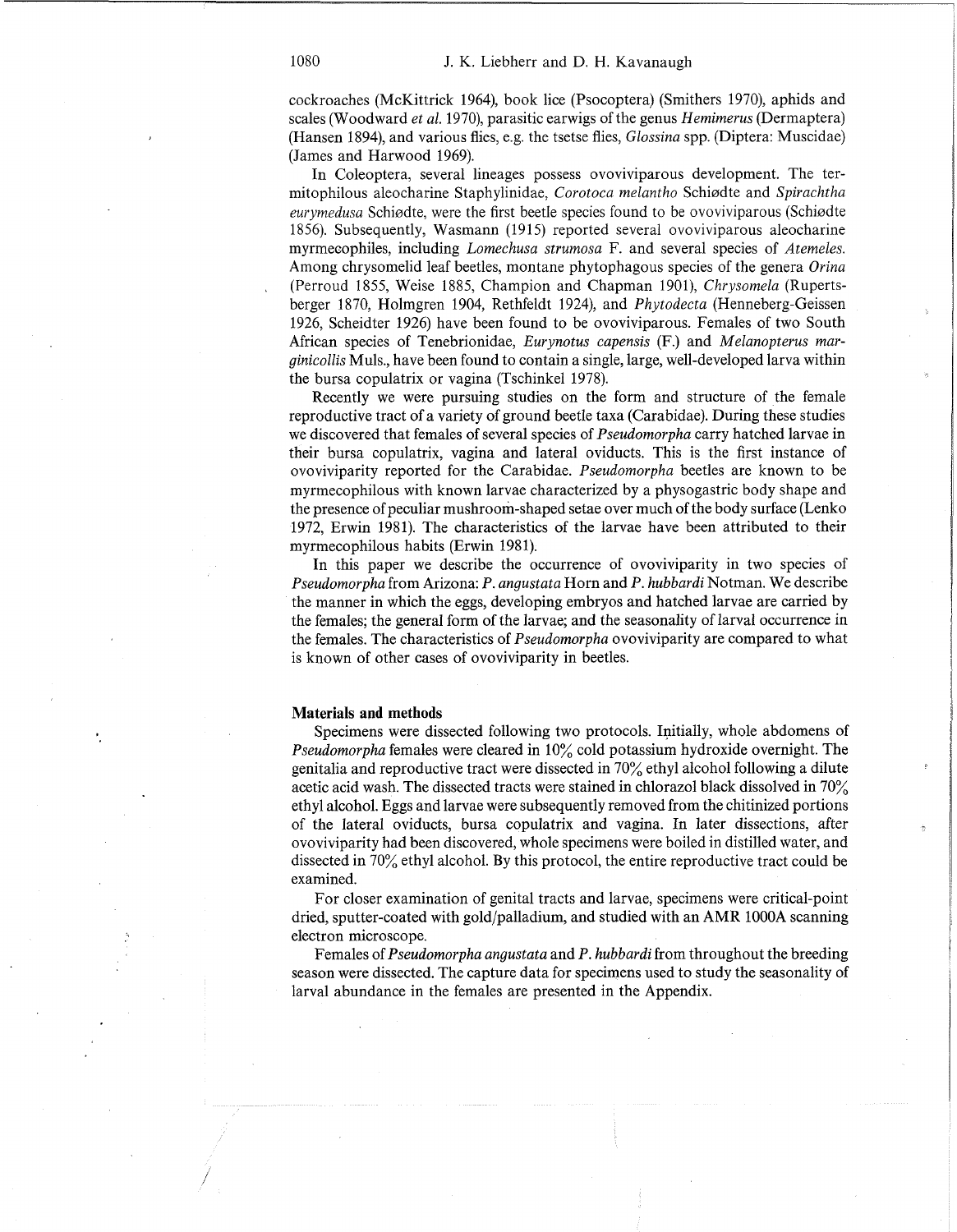## **Results**

*Ovoviviparity in* Pseudomorpha

Hatched larvae can be found within the lateral oviducts, bursa copulatrix and vagina of *Pseudomorpha hubbardi* and *P. angustata.* Larvae may be completely free of the egg chorion, or the head and fore parts of the body may be free with the caudal segments still surrounded by the egg. Fully developed embryos can be distinguished while still in the egg by their fully sclerotized mouthparts and frontal ecdysial spines (Fig. 1A); both visible through the chorion.

Females that contain hatched larvae and eggs with fully developed embryos also have eggs with no apparent embryos visible. Eggs with undeveloped embryos are situated at the anterior ends of the greatly inflated lateral oviducts, the basal germarial strand of the ovarioles passing forward into the metathorax. Full-sized eggs are found at least as far forward as the second visible abdominal segment, with the mass of eggs and larvae occupying much of the volume of the abdomen. If a female is carrying hatched larvae and eggs with fully developed embryos, these are always found closer to the genital opening than are eggs without apparent embryos.

Eggs and hatched larvae are surrounded and separated from each other by a gelatinous matrix that does not dissolve upon treatment with cold 10% potassium hydroxide. This matrix constrains larval movements, but its disposition at the time of larviposition, and its chemical constitution remain unstudied.

#### *Form of first instar larvae*

First instar larvae of *P. angustata* and *P. hubbardi* have an orthosomatic body shape, and are *c.* 1.5mm long. The body is cylindrical, with convex tergites and sternites. Stemmata are absent. The antennae are short and stout, and held appressed to the frontal region of the head (Fig. 1A). The head and sclerites of the thorax and abdomen bear the trumpet-shaped setae characteristic of other known *Pseudomorpha*  larvae (Fig. 1). These relatively stout setae are often associated with depressions in the integument (Fig. lB), indicating that larvae are neither fully inflated nor fully sclerotized while in the female. The legs are relatively short, and the tarsungulus bears two unequal claws. The basal abdominal segments are of the same diameter as the metathorax, with segments VII, VIII and IX of gradually decreasing diameter. Segment X is a small button-like segment without urogomphi.

### *Seasonality of larval occurrence in females*

Totals of the number of eggs without visible embryos, the number of eggs with fully developed embryos visible, and the number of free larvae were recorded for eight *P. hubbardi* and 17 *P. angustata* females from throughout the collecting season (Fig. 2, Appendix). Presence of larvae from of the egg chorion is restricted to the latter portion of July, August and early September. This is the period of summer rains in southern Arizona, where the specimens were taken. The total number of eggs plus free larvae found per female averages  $32.6$  ( $s=15.0$ ,  $n=17$ ) for *P. angustata*, and  $34.9$  $(s = 15.0, n = 8)$  for *P. hubbardi*. Females may contain only eggs without visible embryos, or they may carry eggs without embryos plus eggs with embryos and/or free larvae,The constant occurrence of the most fully developed larvae closest to the genital opening implies that larvae may be deposited in sequential batches as they hatch from the egg. Whether unhatched eggs are also laid after larviposition is completed is unknown, but this would appear unlikely given the occurrence of ovoviviparity in the first place.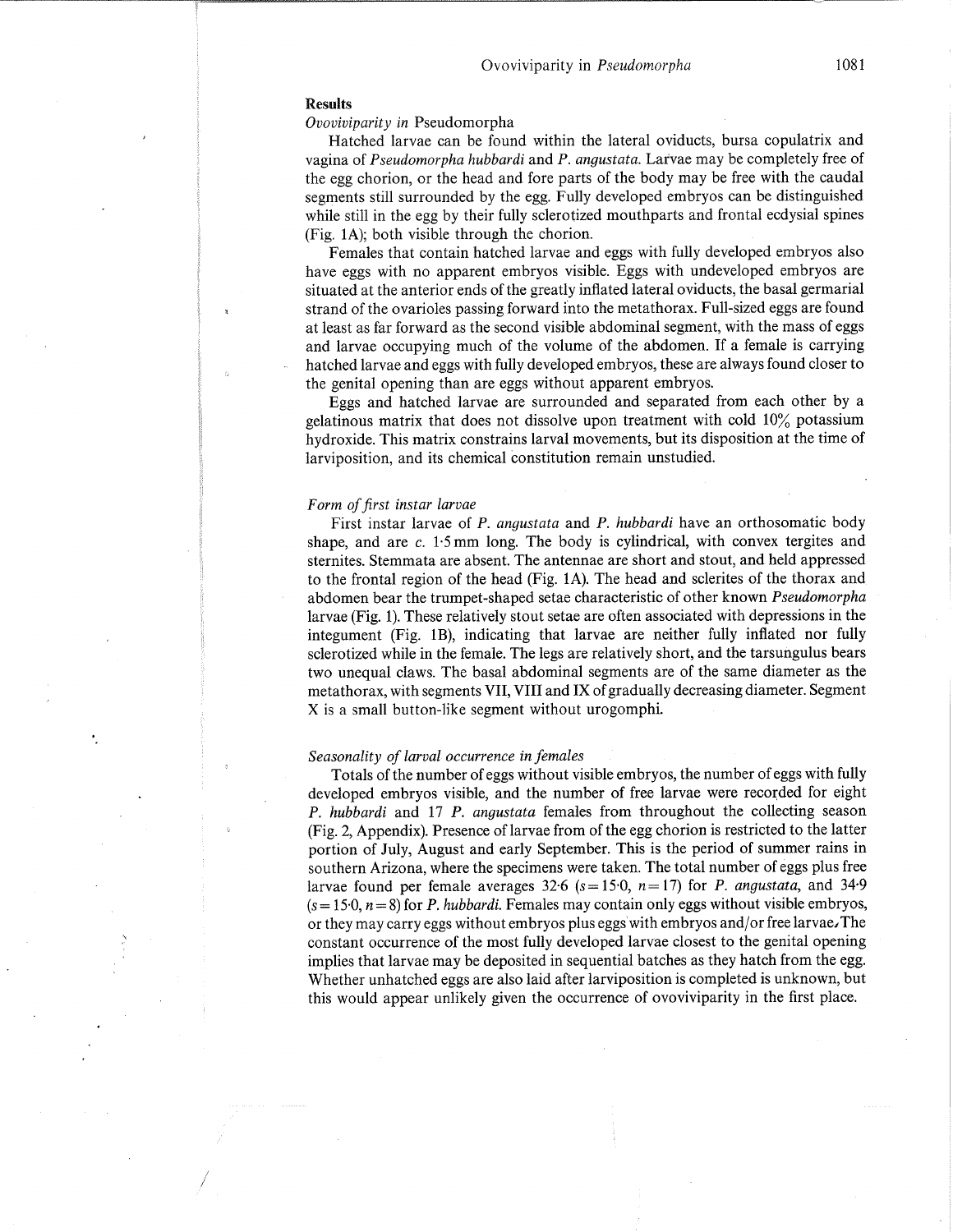

FIG. 1. Scanning electron micrographs of first instar larvae of *Pseudomorpha hubbardi*. A, dorsal view of head. e, Ecdysial ridge. Scale bar = 0.05 mm. B, Lateral view of setae on first and second abdominal tergites. Scale bar=O.I mm.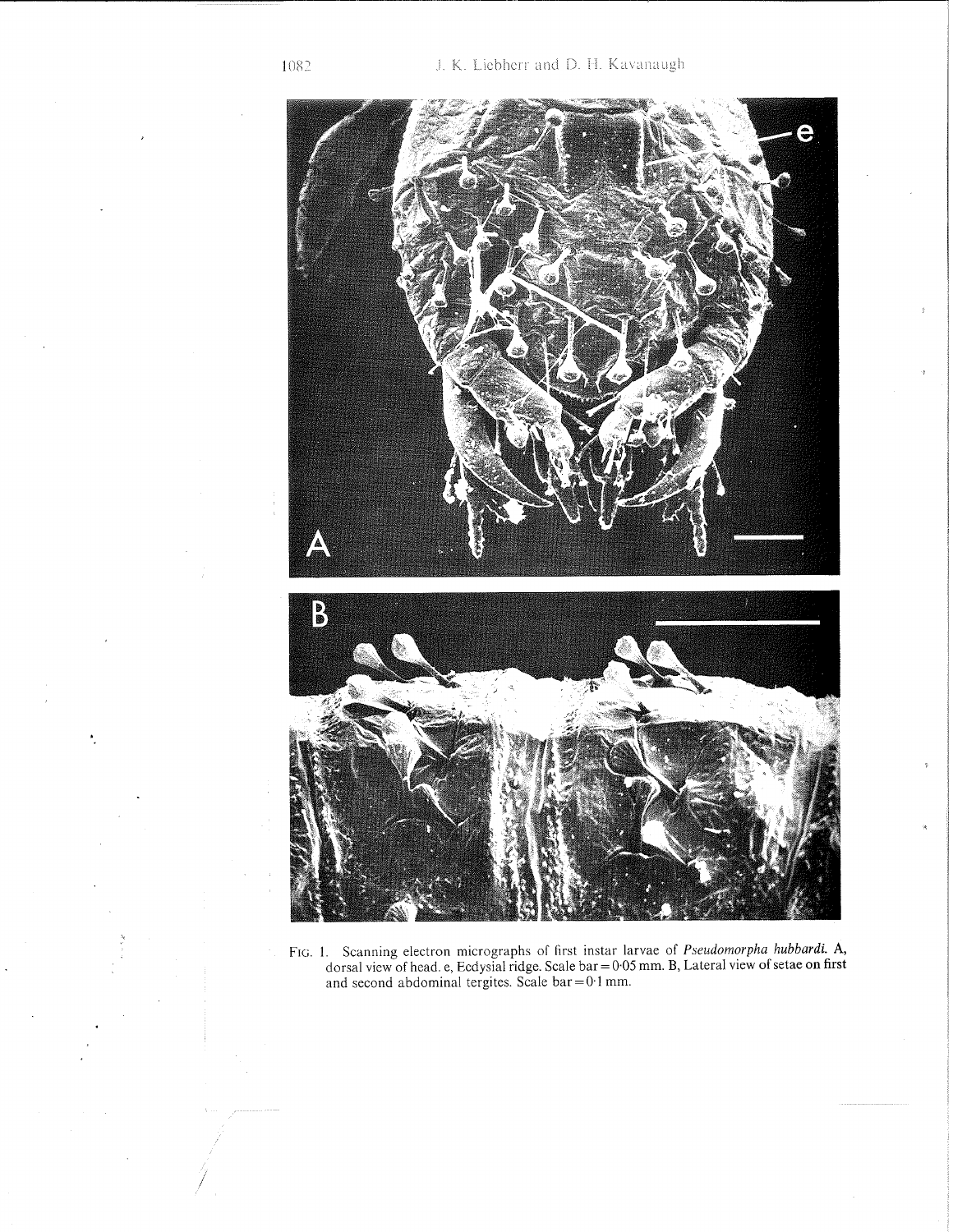

FIG. 2. Totals of hatched larvae  $(\blacksquare)$ , mature embryos  $(\square)$ , and eggs without visible embryos ((7) dissected from female *Pseudomorpha;* for date-locality data see Appendix. A, P. *hubbardi,* B, *P. angustata* (asterisk indicates female without eggs).

#### **Discussion**

Larvae of most carabid beetles are active aggressive predators, and are often cannibalistic when confined together. Larvae carried by *Pseudomorpha* females differ from free-living carabid larvae in the orientation of their antennae; the antennae being held close to the head, not porrect as in active larvae. The impressions in the cuticle associated with the trumpet-shaped setae imply that these larvae are not fully sclerotized. Thus, even though these larvae have eclosed, they are not a functionally active life stage before larviposition.

First instar larvae of P. *angustata* and *P. hubbardi* possess an orthosomatic body shape, with the mushroom-shaped setae found over the entire body surface (Fig. **1B).**  The first instar larvae of a myrmecophilous *Pseudomorpha* sp. described from Nevada (Erwin 1981) differs by having a physogastric body shape, and having the mushroomshaped setae concentrated on the head region. The differences between the first instar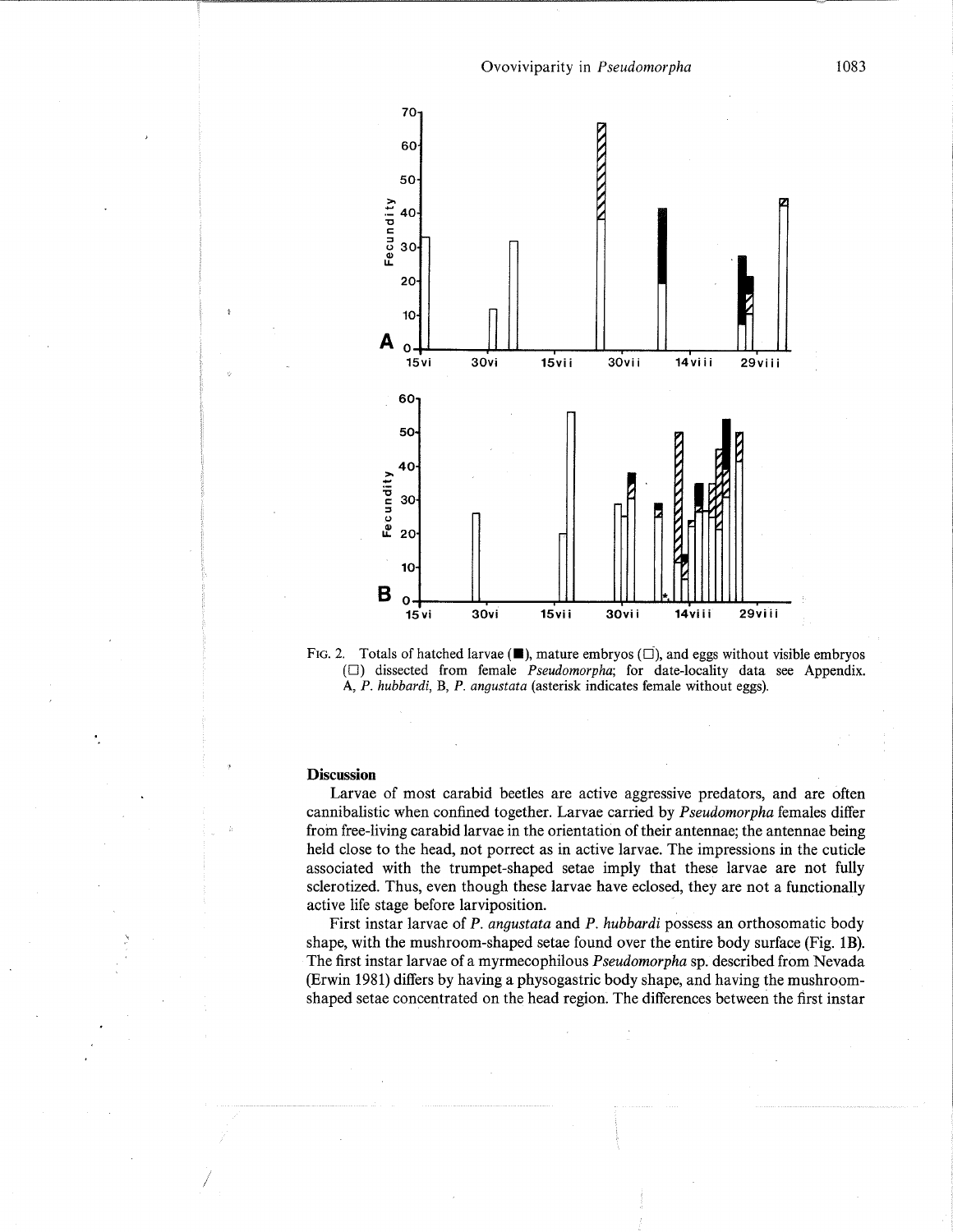larvae of *P. hubbari* and *P. angustata,* and those of the *Pseudomorpha* sp. from Nevada may indicate differences in life history strategies within the genus. Retention of the more plesiotypic character states of orthosomatic body shape and generalized setal distribution in *P. hubbardi* and *P. angustata* may indicate selective pressures acting against physogastry in first instars of these species. The most probable constraint on body shape would involve the larvae hatching inside the gelatinous matrix in which the eggs are carried in the female.

In *Pseudomorpha hubbardi* and *P. angustata* females, eggs mature within the greatly expanded median and lateral oviducts. In a gravid female, the ovarioles are reduced to thin strands at the anterior of the abdomen, the eggs being packed alongside each other within the oviducts. In the chrysomelid beetle *Orina vittigera* Suffr., eggs mature while still in the individual ovarioles (Champion and Chapman 1901). Larger larvae are found near the base of the ovarioles, with smaller, less mature larvae found distally. The tenebrionids *Eurynotus capensis* and *Melanopterus marginicollis* have a single large egg or larva within the bursa copulatrix or vagina of females (Tschinkel 1978). The different manner in which maturing eggs are held in *Pseudomorpha, Orina, Eurynotus,* and *Melanopterus* indicates fundamental differences in the physiological bases for ovoviviparity among these taxa.

In myrmecophilous Staphylinidae, the chief benefit of the female holding the eggs until larviposition is the elimination of potential egg mortality caused by foraging or nest-cleaning ant hosts. In *Lomechusa* and *Atemeles* the adult beetles enter the nest to larviposit (Holldobler 1970). In these groups the larvae can appease, as well as solicit regurgitated food from their ant hosts (Holldobler 1967, 1971). In *Pseudomorpha*  species that have adopted ovoviviparity, it may be hypothesized that the phenomenon has likewise evolved to reduce egg mortality due to ant predation. By this reckoning, female *Pseudomorpha* beetles should also enter ant nests to larviposit. Such a strategy would require appeasement behaviour by both the adult and larval stages of ovoviviparous *Pseudomorpha* species.

The occurrence of ovoviviparous Chrysomelidae, which are not intimately associated with ants, indicates that termitophily or myrmecophily are not prerequisites for the evolution of ovoviviparity in Coleoptera. The ovoviviparous chrysomelids are chiefly montane and subarctic species. Larviposition may increase the larval survival rate by eliminating external incubation in a fluctuating or marginal environment. Internal incubation of eggs by female beetles basking in sunny areas of habitat could also shorten the incubation period, improving the chances that the next generation could be completed before environmental conditions deteriorate.

## **Acknowledgments**

We acknowledge the following institutions and curators for loan of specimens used for this project: L. H. Herman, Jr, American Museum of Natural History (AMNH); California Academy of Sciences (CAS); J. A. Chemsak, California Insect Survey, University of California, Berkeley (CISC); Cornell University (CUIC); A. F. Newton, Jr, Museum of Comparative Zoology, Harvard University (MCZ). E. R. Hoebeke took the scanning electron micrographs. Research was supported in part by a T. Roosevelt Memorial Fund Research Grant (J. K. L.), and Hatch Project NY(C) 139406 (J. K. L.). We thank W. L. Brown, Jr, T. L., Erwin, A. E. Hajek, B. Holldobler and N. Stork for critical review of the manuscript.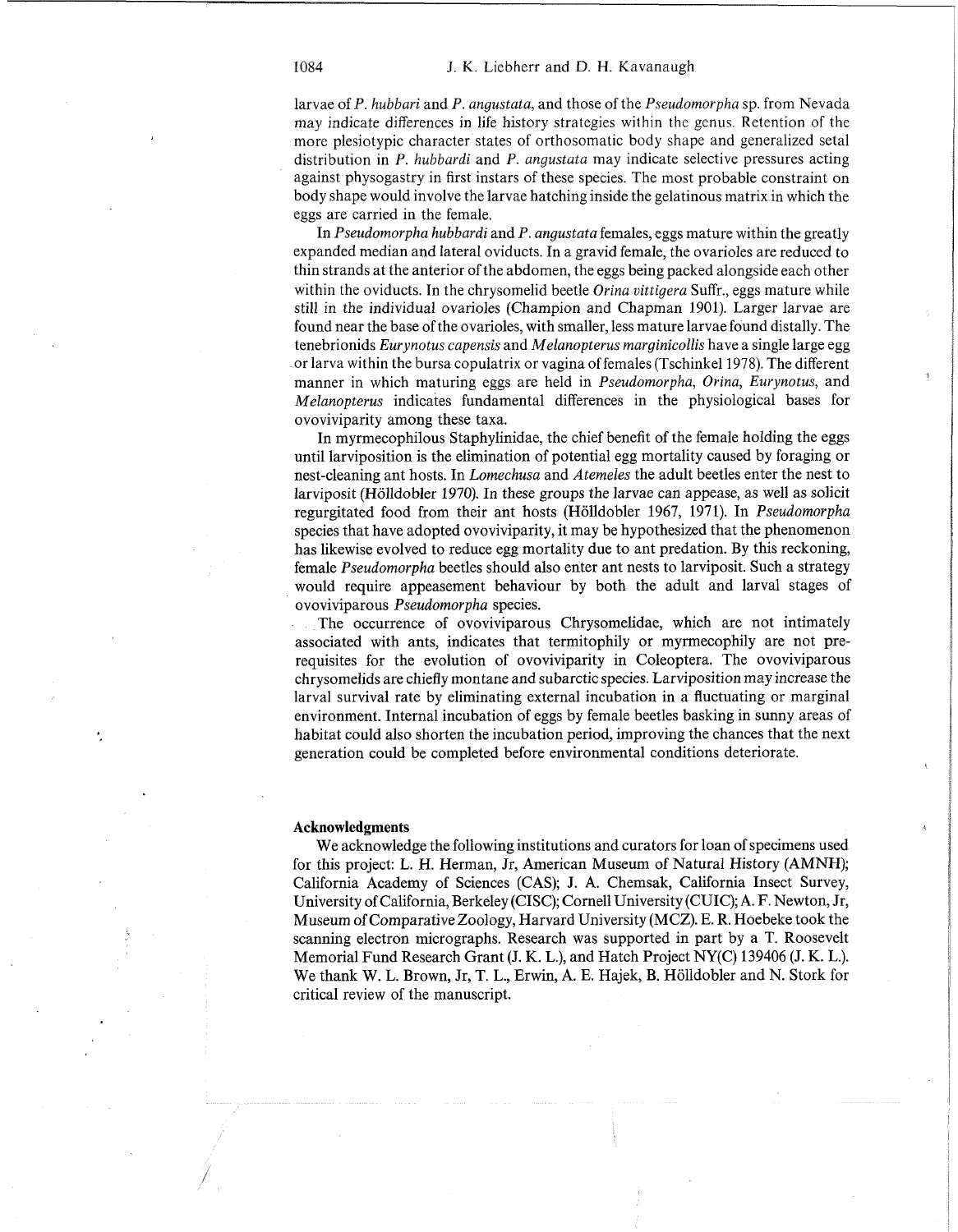## **Appendix**

Date locality data and deposition of material for P. *hubbardi.* AZ: Pima Co., Santa Rita Mts, Madera Cyn., 4400ft, 15.vi.1963 (CUIC); AZ: Cochise Co., Huachuca Mts, Miller Cyn., 5000ft, l.vii.1974 (CUIC); AZ: Santa Cruz Co., Santa Rita Mts, Madera Cyn., 4880ft, 4.vii.1963 (CUIC); AZ: Cochise Co., San Bernardino Rch., 25.vii.1949 (MCZ); AZ: Santa Cruz Co., Capitan Mt., 8.viii.1933 (CAS); AZ: Cochise Co., Huachuca Mts, 5600ft, 26-27.viii.1981 (CUIC); AZ: Pima Co., Quijotoa, 27.viii.1927 (CISC); AZ: Coconino Co., 6.3 miles EESE Flagstaff, Walnut Cyn., 6500ft, 5.ix.1964 (CUIC). Data for *P. angustata:* AZ: Cochise Co., Huachuca Mts, Miller Cyn., 5000 ft, 25.vi.1974 (CUIC), 30.vii.1974 (CUIC); AZ: Cochise Co., Portal, 18.vii.1963 (CISC), 9.viii.1958 (CISC); AZ: Chiricahua Mts, 20.vii.1944 (CISC); AZ: Santa Cruz Co., Patagonia, l.viii.1924 (CAS), 2.iii.1924 (CAS); AZ: Gila Co., Globe, 8.viii.1933 (CAS); AZ: Cochise Co., Texas Colony, 12.viii.1974 (AMNH); AZ: Pima Co., Tucson, 14.viii.1924 (CAS); AZ: Cochise Co., near Chiricahua National Monument, 17.viii. 1952 (CAS); AZ: Cochise Co., Douglas, 19.viii.1940 (CAS), 20.viii.1940 (2, CAS); AZ: Cochise Co., 7 miles south of Gleason, 20.viii.1977 (2, AMNH); AZ: Pima Co., Baboquivari Mts, 23.viii. 1949 (MCZ).

#### **References**

- CHAMPION, G. C. and CHAPMAN, T. A., 1901, Observations on some species of *Orina*, a genus of viviparous and ovo-viviparous beetles, *Transactions of the Entomological Society of London,* 1901, 1-18 + 2 pl.
- COLLESS, D. H. and MCALPINE, D. K., 1970, Diptera. In: *Insects of Australia,* pp. 656-740. Melbourne University Press.
- COMMON, I. F. B., 1970, Lepidoptera. In: *Insects of Australia,* pp. 765-866. Melbourne University Press.
- ERWIN, T. L., 1981, A synopsis of the immature stages of Pseudomorphini (Coleoptera: Carabidae) with notes on tribal affinities and behavior in relation to life with ants, *Coleopterists Bulletin,* 37, 53-68.
- HANSEN, H. J., 1894, Beitrage zur kenntnis der Insektenfauna von Kamerun 3. On the structure and habits of *Hemimerus talpoides* Walker, *Entomologisk Tidskrift,* 15, 65-93 + 2 pl.
- HENNEBERG-GEISSEN, B., 1926, Viviparitat bei *Phytodecta rujipes* Fbr. (Coleoptera: Chrysomelidae). *Berichte der Oberhess. Gesellschaft fur Natur.-und-Heilkunde N. F., Naturwissenschaftlich Abteilung,* 11, 17-20.
- HINTON, H. E. and MACKERRAS, I. M., 1970, Reproduction and metamorphosis. In: *Insects of Australia,* pp. 83-106. Melbourne University Press.
- Australia, pp. 83–106. Melbourne University Press.<br>
HÖLLDOBLER, B., 1967, Zur Physiologie der Gast-Wirt-Bezeihungen (Myrmecophilie) bei<br>
Ameisen I. Das Gastverhältnis der *Atemeles* und *Lomechusa*-Larven (Coleoptera:<br>
St Ameisen I. Das Gastverhaltnis der *Atemeles-* und *Lomechusa-Larven* (Coleoptera: Staphylinidae) zu *Formica* (Hymenoptera: Formicidae), *Zeitschrift fir vergleichende* 
	- Gastverhaltnis des imaginalen *Atemeles pubicollis* Bris. (Coleoptera: Staphylinidae) zu *Myrmica* und Formica (Hymenoptera: Formicidae), *Zeitschrift fur vergleichende Physi-Physiologie,* **56,** 1–21.<br>
	1970, Zur Physiologie der Gast-Wirt-Beziehungen (Myrmecophilie) bei Ameisen II. Das<br>
	Gastverhältnis des imaginalen *Atemeles pubicollis* Bris. (Coleoptera: Staphylinidae) zu<br> *Myrmica* und Formi

HOLMGREN, N., 1904, Ueber vivipare Insecten, *Zoologische Jahrbücher*, *Systematik*, **19**, 429–468. JAMES, M. T. and HARWOOD, R. F., 1969, *Herm's Medical Entomology.* New York: Macmillan

- Publishing Co., Inc.
- LENKO, K., 1972, *Pseudomorpha laevissima,* um carabideo mirmec6filo (Coleoptera: Carabidae), *Studia Entomologica, 15, 439-444.*
- MCKITTRICK, F. A., 1964, Evolutionary studies on cockroaches, *Cornell University Agricultural Experiment Station Memoir,* 389, 1-197.